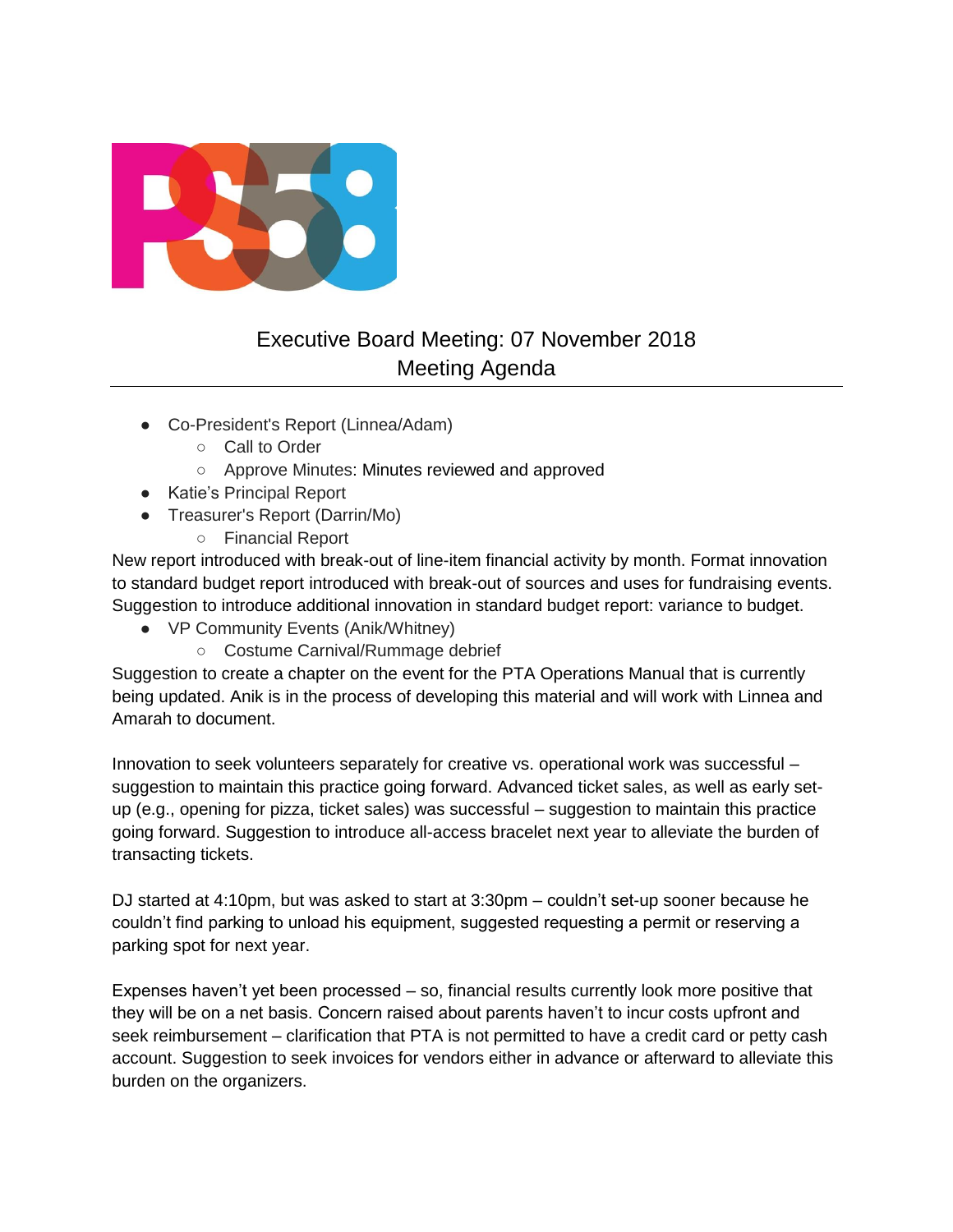Team purchased bins to organize materials in storage, as well as tools to facilitate set-up going forward.

#### ○ Rummage debrief

Successful event this past Sunday. Raised as much money as last year (despite not selling books). Introducing toy sales was successful. Suggestion to run longer through more volunteer hours and obtain more tables (were given only 12 despite having >20). Observation that custodial staff was not supportive of event. Suggestion to reschedule or shift responsibility to another committee – was difficult for Community Events team due to proximity with Costume Carnival. Suggestion to have event on recurring basis and potentially in conjunction with other schools through our new outreach initiative. Suggestion not to utilize volunteers for folding going forward in order to conserve effort. Suggestion not to have more than one large-scale PTA event per month to avoid communication and volunteer fatigue. Observation that there was some miscommunication about the event ending at 2pm, later than scheduled – which may have caused some confusion and limited participation. Clarification that unsold clothes are donated for recycling. Suggestion to make additional effort to make these clothes accessible to communities and people with need. Suggestion to pre-sort donations with dedicated bins next time to facilitate sorting next time.

#### ○ Parents Night Out

Next event will be a fun parents' night out with music, dancing, drinking and a theme (e.g., Havana night). Intention for fun event without fundraising. Suggestion to utilize local Korean restaurant for karaoke brunch on a Sunday afternoon. Additional suggestion to explore Jalopy (e.g., battle of parent bands) and Folksbie as potential venues.

● Secretary Correspondence (Barbara)

Need to update Direct Appeal Donation page with brochure text. Need to translate brochure into French.

Spots still available for Family Photo Event – encourage families to take slots remaining on Sunday.

Created Holiday Fair vendor Announcement event on Konstella, but can follow-up with event details.

Ongoing need to update PTA pages on website. Offer from Mo and Carly to post copy. Offer from Negar to write copy. Suggestion for volunteers to meet one day in the coming weeks to collaborate on the update live. Observation that last year's Direct Appeal information is still live on the Fundraising page – need to re-direct to current Donation page. Suggestion to create digital strategy for Fundraising to alleviate the need for direct reminders (e.g., banners, PTA Instagram). Cathy volunteers to contribute to Instagram initiative. Suggestion to utilize lobby screen to share images without constraints of social media permissions.

Suggestion to have pop-up coffee stand in Carroll Park at Costume Carnival next year to help waiting parents (e.g., extremely long lines at local cafes), as well as raise funds for PTA.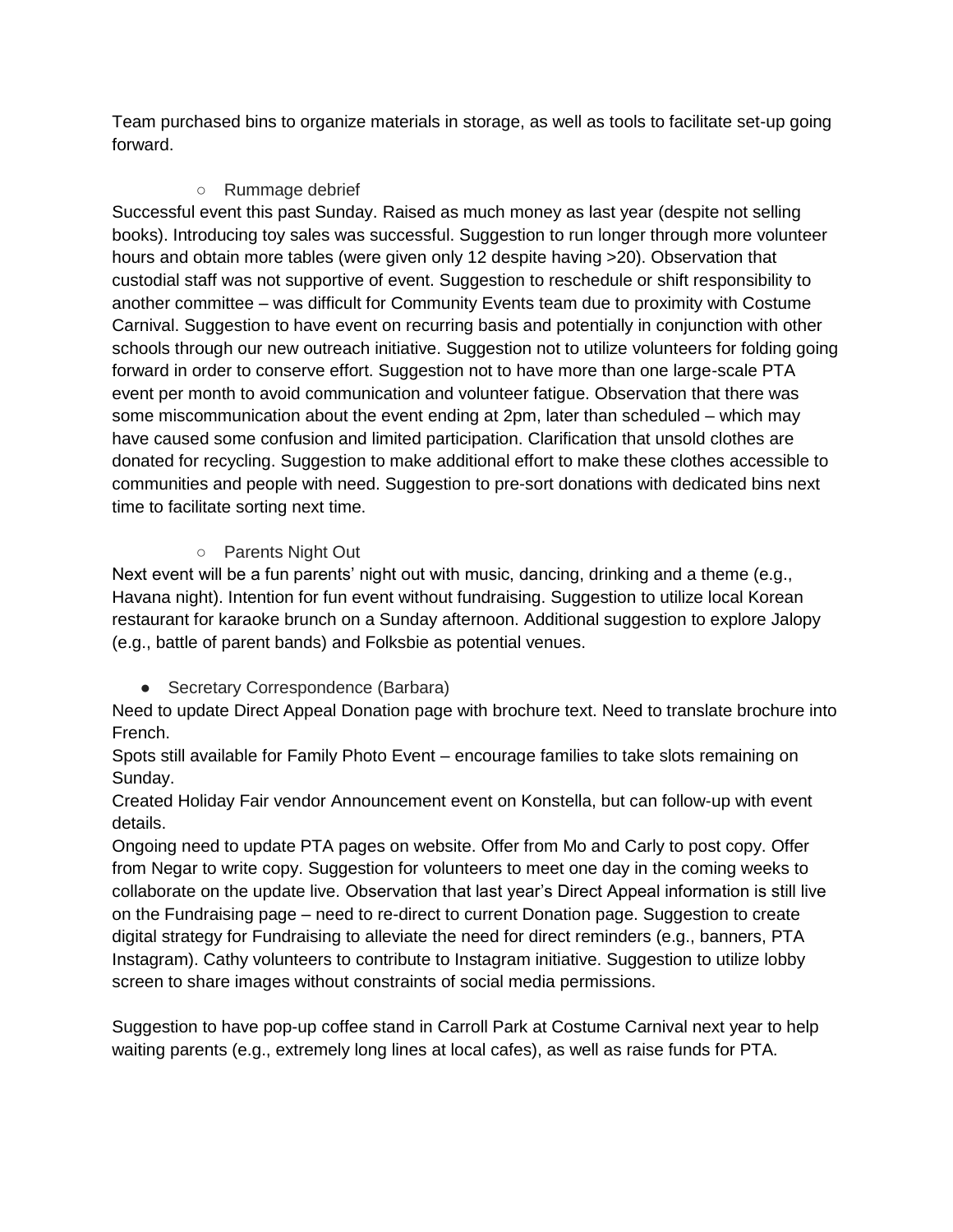Suggestion to have 5<sup>th</sup> Grade do concessions for basketball games as additional fundraiser. Can be simple (e.g., bottled water, chips) and at select games.  $5<sup>th</sup>$  Grade already 43% toward target.

### ● Fundraising Report (Renee)

○ Direct Appeal update (French/English Konstella)

Launched on Monday with distribution of brochure. Banners and posters have been printed and will be posted soon. Work underway today to create cloud montage in lobby to represent students' dreams. Need to work on follow-up communication.

○ 24 Days of December

Work underway to approach vendors about participating. Need to create window sticker and flier. Suggestion to develop a strategy for local vendor involvement (e.g., approach with menu of options with ways to contribute).

- Holiday Fair
- Soul Cycle (Lara/Linnea)

Suggestion to rent-out class for \$850 and donate net proceeds back to PTA. If Brooklyn Heights room sells out at slightly higher rate of \$50 per class, will net ~\$2500. Other vendors (e.g., Pure Barre) may be interested in hosting similar events.

Suggestion to leverage similar affiliate marketing through digital (e.g., Konstella) sponsorships.

#### ○ Holiday merchandise proposal

Merchandise team proposed new items for Holiday Fair. \$1598 requested for variety of items (e.g., fidget spinners, pencils, stickers, mugs, hats, tote bags). Suggestion to nix fidget spinners, as well as add items like gym shorts and socks.

## • VP Operations (Carly/Amarah)

○ Merch website and domains (Carly)

Created draft Konstella Sale page for review by Merchandise team. Need to determine how to proceed with digital sales (e.g., Konstella, website).

Approached owners of three relevant domains about transferring them. One agreed and requested a formal letter from Katie, still pending. Chuck renewed the domain he owns and offered to transfer at a future date, but is not responsive – suggestion for follow-up by Carolyn, who knows him personally. The third owner has not yet responded.

○ PTA Operations manual (Amarah)

Clarification that Executive Board Members cannot do any business with PTA (e.g., maintain website) unless a waiver is received from the DoE.

Suggestion to purchase pre-loaded credit cards to avoid need to event organizers to front payments for services with personal credit cards.